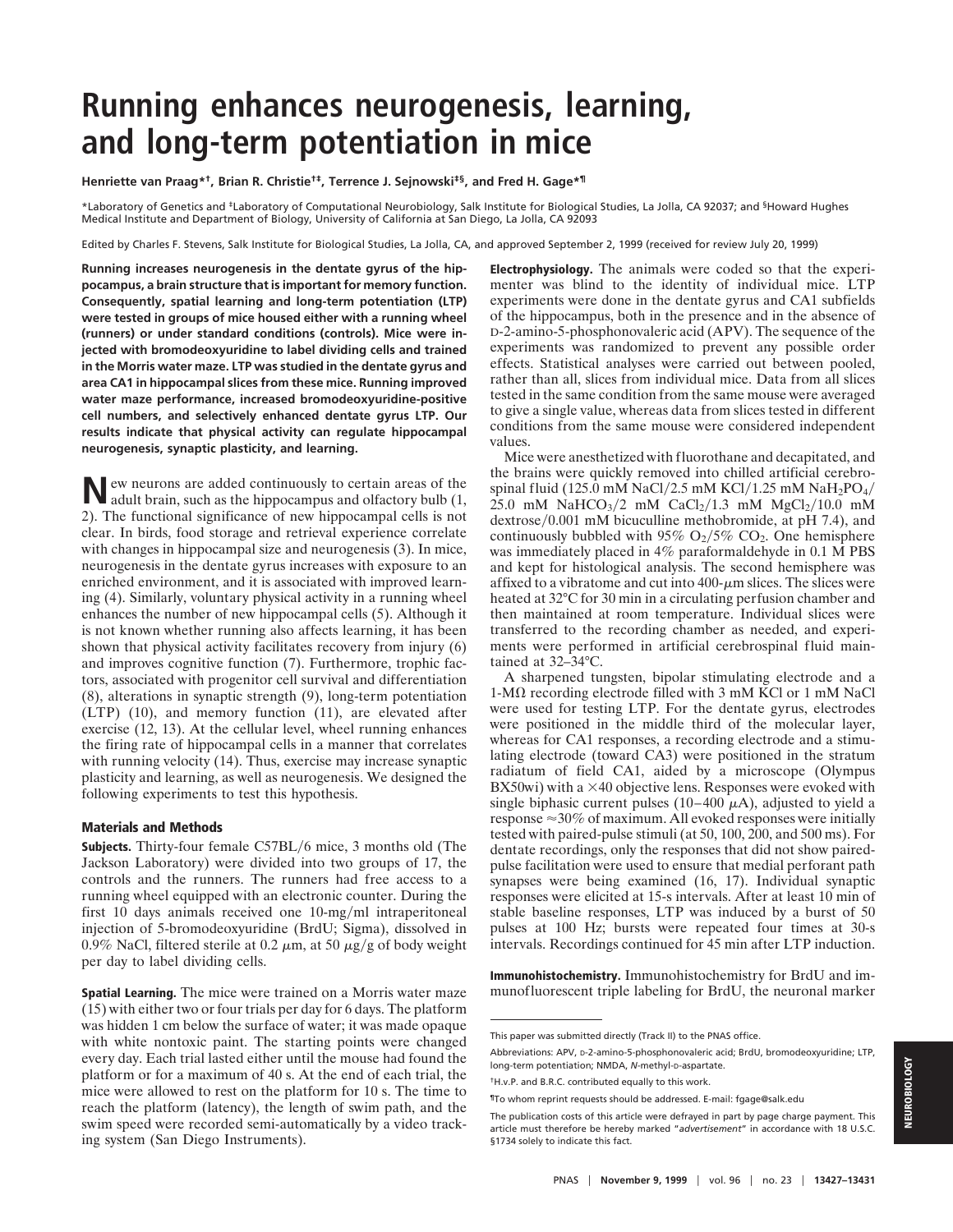

**Fig. 1.** Flowchart of the experiment. Controls were housed in standard 30- by 18-cm cages, whereas runners had 48- by 26-cm housing with free access to a running wheel (1). Mice in both conditions received BrdU (50  $\mu$ g/g per day) injections for the first 10 days after their housing assignment. After 1 month in their respective environments, mice were tested in the water maze (2) between days 30 and 36 or between days 43 and 49. Mice were anesthetized and decapitated between days 54 and 118; one hemisphere was used for electrophysiology; the other was used for immunocytochemistry (3).

NeuN, and the glial marker calcium-binding protein  $S100\beta$  were performed on free-floating  $40$ - $\mu$ m coronal sections that were pretreated by denaturing DNA, as described previously (5). The antibodies were mouse anti-BrdU (Boehringer Mannheim), 1:400; rat anti-BrdU ascites fluid (Accurate, Harlan Sera-Lab, Loughborough, England) for triple labeling, 1:100; rabbit anti- $S100\beta$  (Swant, Bellinoza, Switzerland) 1:2500; and mouse anti-NeuN (kindly provided by R. J. Mullen, University of Utah), 1:20. To determine the number of BrdU-labeled cells, we stained for BrdU by using the peroxidase method (ABC system, with biotinylated donkey anti-mouse IgG antibodies and diaminobenzidine as chromogen; Vector Laboratories). The fluorescent secondary antibodies used were FITC-labeled anti-mouse IgG, Texas red-labeled anti-rat IgG, and Cy5-labeled anti-rabbit IgG (Jackson ImmunoResearch), 6  $\mu$ l/ml.

**Stereology.** BrdU-positive cells were counted in a one-in-six series of sections (240  $\mu$ m apart) through a  $\times$ 40 objective (Leitz) throughout the rostro caudal extent of the granule cell layer. A one-in-six series of adjacent sections stained with  $0.5 \text{ mg/ml}$ Hoechst 33342 in Tris-buffered saline (Molecular Probes) for 15 min was used to measure granule cell layer volume. We used a semiautomatic stereology system (STEREOINVESTIGATOR, MicroBrightfield) and a  $\times$ 10 objective to trace the granule cell area. The granule cell reference volume was determined by summing the traced granule cell areas for each section multiplied by the distance between sections sampled. The number of BrdUlabeled cells was then related to granule cell layer sectional volume and multiplied by the reference volume to estimate total number of BrdU-positive cells.

# **Results**

Mice were assigned to either control  $(n = 17)$  or runner  $(n = 17)$ conditions. Mice in the runner group ran an average distance of  $4.78 \pm 0.41$  kilometers per day. During the first 10 days, animals received one intraperitoneal BrdU injection per day to label dividing cells. Thereafter, animals continued in their respective experimental conditions for 2 to 4 months. Mice were tested on the water maze task between day 30 and day 49. Between day 54 and day 118, mice were anesthetized with fluorothane and decapitated. One half of the brain was used for electrophysiological experiments. The other half was kept for immunocytochemistry (Fig. 1).

To assess spatial learning, mice were tested in the Morris water maze over 6 days. Mice were trained with four trials per day



**Fig. 2.** Water maze learning in controls and runners trained with two trials per day (four-trial data are not shown here, but see description in *Results*). Mice were trained over 6 days to find the hidden platform in the Morris water maze. A significant difference developed between the groups ( $P < 0.04$ ) in path length (a) and ( $P < 0.047$ ) in latency (b). Results of probe test 4 hr after the last trial on day 6 (*c*).

(controls,  $n = 8$ , and runners,  $n = 8$ ) between days 30 and 36, or two trials daily (controls,  $n = 9$  and runners,  $n = 9$ ) between days 43 and 49. When mice were trained with four trials per day, ANOVA with repeated measures (days) showed no difference between the groups in path length  $(F_{(1,14)} = 0.56, P > 0.47)$ , latency  $(F_{(1,14)} = 0.08, P > 0.79)$ , or swim speed  $(F_{(1,14)} = 1.5)$ ,  $P > 0.24$ ). However, when mice were trained by using the more challenging two-trials-per-day paradigm, acquisition of the task was significantly better in the runners than in the controls, showing decreased path length  $(F_{(1,16)} = 4.99, P < 0.04; Fig. 2*a*)$ and latency  $(F_{(1,16)} = 4.61, P < 0.047; \text{Fig. 2b})$  to the platform. These results were not confounded by swim speed, because there was no significant difference between the groups in this regard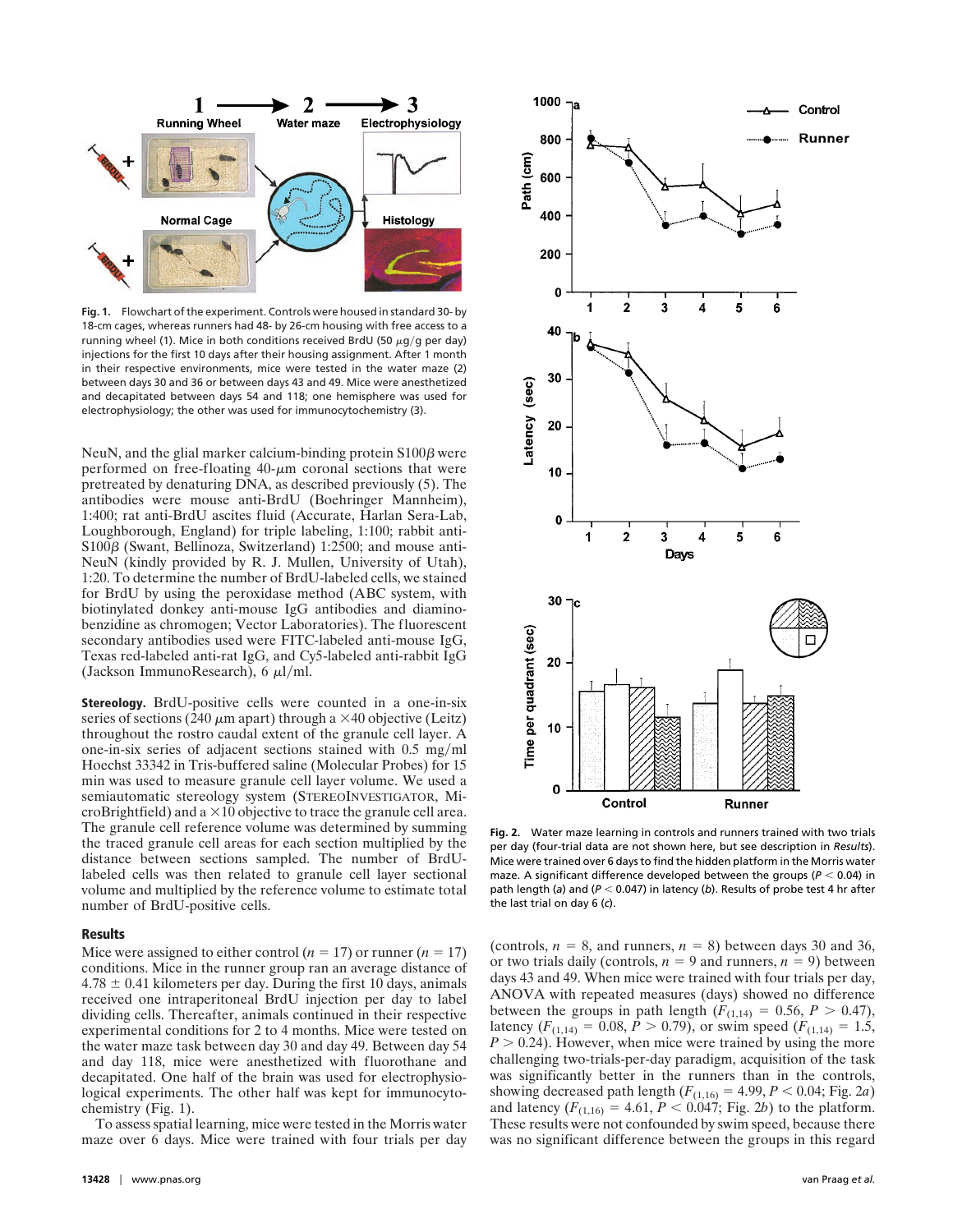

**Fig. 3.** LTP in dentate gyrus (*a*) and area CA1 (*b*). (*a1, b1*) Digital images of hippocampal slices showing the position of the stimulation and recording electrodes. (*a2, b2*) Paired-pulse facilitation at 50-, 100-, 200-, and 500-ms interpulse intervals. EPSP, excitatory postsynaptic potential. There was no difference between slices from controls and runners ( $P > 0.91$ ). (*a3, b3*) Time course of LTP in slices from controls  $(\triangle)$  and runners ( $\bullet$ ). In addition, representative examples are shown of evoked responses immediately before (Pre) and 30 min after (Post) induction of LTP. Example waveforms are the average of 20 responses recorded over a 5-min period. Population spikes were apparent in some animals in each group after LTP induction. (Scale bars under *a1* and *b1* indicate 250  $\mu$ m.)

 $(F_{(1,16)} = 0.59, P > 0.29)$ . To test retention of the task, the platform was removed for a 60-s probe test 4 hr after the last trial on day 6. Mice that had been trained with four trials per day spent more time in the platform quadrant than in all others (controls,  $F_{(3,28)} = 57.17$ ,  $P < 0.0001$ ; runners,  $F_{(3,28)} = 16.70$ ,  $\dot{P}$  < 0.0001). Mice trained with two trials per day did not show a significant preference for the platform quadrant (controls,  $F_{(3,32)} = 1.53$ ,  $P > 0.23$ ; runners,  $F_{(3,32)} = 2.56$ ,  $P < 0.07$ ), although for runners, the trend appeared stronger (Fig. 2*c*). Taken together, our results indicate that running enhances acquisition on the water maze task.



**Fig. 4.** Confocal images of BrdU-positive cells in control (*A*) and runner coronal sections (*B*). Sections were immunofluorescent triple-labeled for BrdU (red), NeuN, indicating neuronal phenotype (green), and  $$100\beta$ , selective for glial phenotype (blue). (Scale bar indicates 50  $\mu$ m.)

Exercise can affect steroid hormone and stress levels, which in turn could influence learning, LTP, and neurogenesis (18–20). Therefore, after completion of behavioral testing, blood samples were collected retro-orbitally (controls,  $n = 8$ ; runners,  $n = 9$ ) on day 53 at 14:00 hr under isoflurane (4%) anesthesia. Radioimmunoassay for plasma corticosterone was performed by using the manufacturer's protocol for a commercial kit (ICN). No differences between the groups were observed (controls, 59  $\pm$ 13.1 ng/ml; runners,  $49.4 \pm 7.7$  ng/ml;  $t_{(15)} = 0.65$ ,  $P > 0.52$ ). However, the possibility remains that running induces noncognitive, affective variables that could influence behavior.

To determine whether running affects synaptic plasticity, LTP was studied in hippocampal slices from the same 5- to 7-monthold controls and runners that had received BrdU and had been tested in the water maze. Recordings were made in the dentate gyrus, because this is where running-induced changes in cell proliferation and survival occur (5)*,* and in area CA1. For dentate recordings only medial perforant path synapses were examined (refs. 16 and 17; Fig. 3*a2*). No differences were found between the groups in the initial excitatory postsynaptic potential (EPSP) amplitudes, suggesting no effect of running on basal synaptic efficacy (dentate gyrus: controls,  $0.39 \pm 0.04$  mV, runners,  $0.42 \pm 0.05$  mV ( $t_{(22)} = 0.45, P > 0.66$ ); CA1: controls,  $0.35 \pm 0.07$  mV, runners,  $0.32 \pm 0.08$  mV ( $t_{(12)} = 0.29, P > 0.78$ )). The recordings in the dentate gyrus showed that EPSP amplitude was significantly increased 45 min after the administration of high-frequency stimuli (controls, 17 slices from 10 mice  $(t_{(9)})$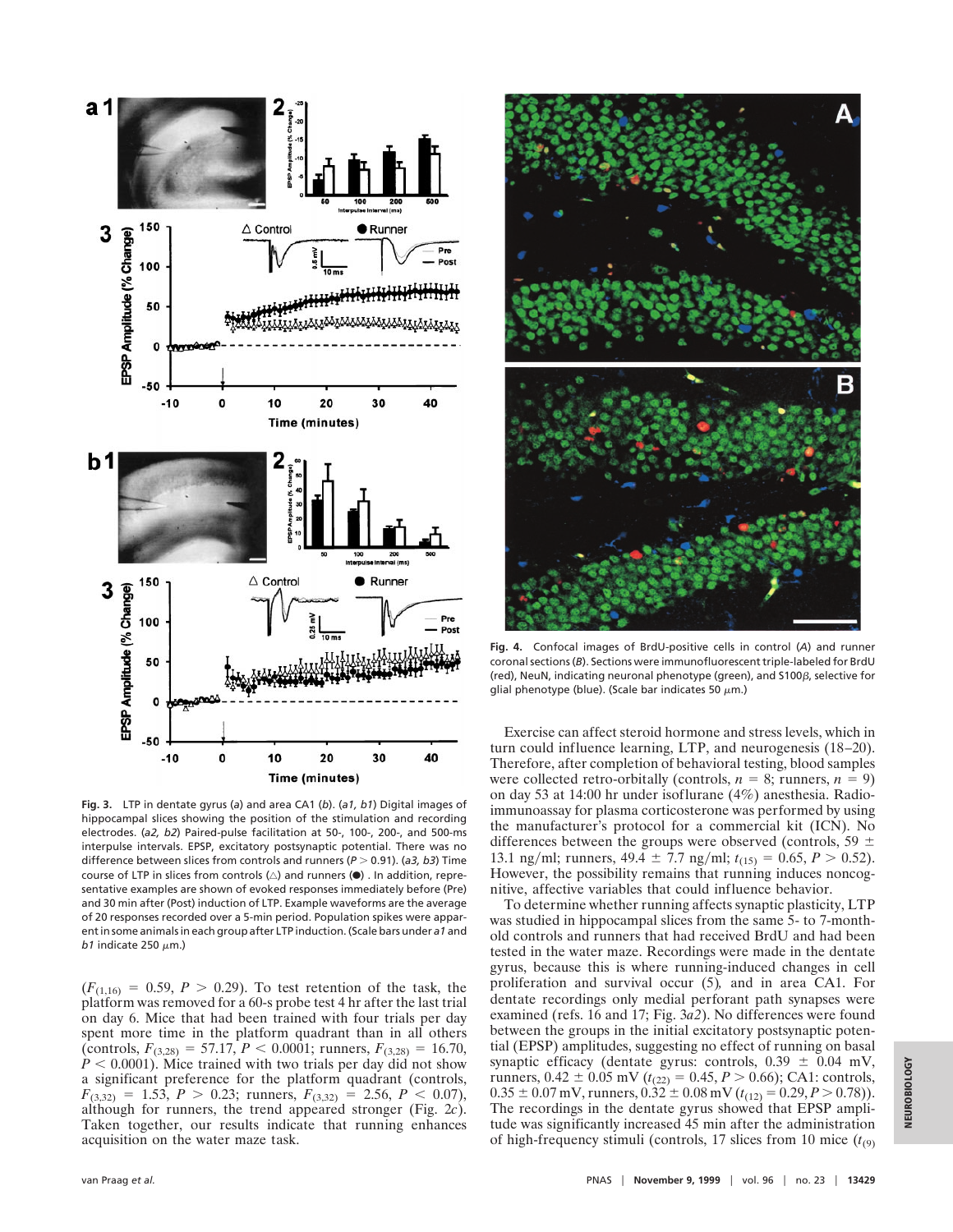#### **Table 1. BrdU-positive cell number and phenotype**

| Group   | No. with BrdU    |                       |                            |                |                         |
|---------|------------------|-----------------------|----------------------------|----------------|-------------------------|
|         | label            | $%$ NeuN <sup>+</sup> | % $$100\beta$ <sup>+</sup> | % Neither      | Volume, mm <sup>3</sup> |
| Control | $1.409 \pm 132$  | $81.5 \pm 2.4$        | $5.5 \pm 1.9$              | $13.5 \pm 3.2$ | 0.438                   |
| Runner  | $3.746 \pm 800*$ | $92.8 \pm 1.7*$       | $1.8 \pm 0.8$              | $5.5 \pm 1.6*$ | 0.481                   |
|         |                  |                       |                            |                |                         |

Controls and runners received BrdU (50  $\mu$ g/g per day) from day 1 to day 10. Survival of BrdU-labeled cells was determined 2 to 4 months after the last BrdU injection. Runners ( $n = 8$ ), as compared to controls ( $n = 8$ ), had significantly more BrdU-positive cells ( $t_{(14)} = 2.88$ ,  $P < 0.012$ ). The percentages of cells double-labeled for NeuN were greater in runners than in controls ( $t_{(14)} = 3.82$ ,  $P < 0.002$ ), and a lower percentage of BrdU-positive cells that were labeled for neither S100 $\beta$  nor NeuN was observed in runners than in controls ( $t_{(14)} = 2.26$ ,  $P < 0.04$ ). Means are  $\pm$  SEM.  $\ast$ , Significantly different from controls.

 $= 2.34, P < 0.047$ ; runners, 20 slices from 14 mice ( $t_{(13)} = 3.82$ ,  $P \leq 0.002$ ; paired *t* test)). The groups were significantly different from each other  $(F_{(1,22)} = 4.66, P < 0.042)$ , demonstrating that running increased dentate gyrus LTP (Fig. 3*a3*). Robust LTP was also elicited in the CA1 Schaffer collateral pathway (controls, 12 slices from 7 mice ( $t_{(6)} = 3.59, P < 0.011$ ); runners, 7 slices from 7 mice ( $t_{(6)} = 2.55$ ,  $P < 0.044$ ); paired *t* test). However, there was no difference in the magnitude of CA1 LTP between controls and runners  $(F_{(1,12)} = 0.22, P > 0.65)$ , (Fig. 3*b3*).

LTP in the medial perforant path-to-dentate granule cells and in Schaffer collateral CA1 synapses has been shown to depend on the activation of *N-*methyl-D-aspartate (NMDA) receptors (21). To determine whether LTP in runners was mediated by NMDA receptors, 50  $\mu$ M NMDA receptor antagonist APV was added to the bath at the onset of recordings. APV completely blocked the induction of LTP, as demonstrated by the lack of an increase of percent baseline amplitude from values before induction [dentate gyrus: controls, four slices from four mice  $(t_{(3)}=0.51, P>0.65)$ , runners, 11 slices from six mice  $(t_{(5)}=0.27,$  $P > 0.79$ ); CA1: controls, five slices from five mice ( $t_{(4)}=0.44$ , *P* > 0.68), runners, five slices from five mice  $(t_{(4)} = 0.26, P >$ 0.81); paired *t* test].

BrdU-positive cells were analyzed in the remaining hemisphere of animals used for electrophysiology. The total number of BrdU-labeled cells was significantly greater in runners than in controls. In addition, 50 cells per animal were analyzed by confocal microscopy (Zeiss, Bio-Rad) for coexpression of BrdU and NeuN for neuronal phenotype and  $S100\beta$  for glial phenotype. Runners had a significantly higher percentage of BrdUpositive cells that colabeled for NeuN. The groups did not differ with regard to astrocytic fate of the newborn cells (Fig. 4; Table 1).

## **Discussion**

Running enhances neurogenesis, water maze performance, and LTP in medial perforant path-to-dentate gyrus synapses. Spatial navigation in running mice was improved as compared with controls when mice were trained with two trials rather than four trials daily. Research by others on the effects of forced treadmill exercise on water maze learning in C57BL/6 mice also showed no difference with four trials daily, whereas tasks that are more complex demonstrated that exercising mice perform better (7). It is possible that increased neurogenesis in the runners contributes to learning. Indeed, several factors that elevate production of new neurons are also associated with enhanced learning. Both running and living in an enriched environment double the number of surviving newborn cells (5) and improve water maze performance (4). In addition, survival of cells born prior to spatial training may be enhanced by hippocampal-dependent learning (22). Moreover, treatment with hormones, such as estrogen, increases cell proliferation (23) and improves memory function (24). In contrast, factors that reduce neurogenesis, such as corticosterone treatment, stress, and aging, are associated with diminished performance on spatial learning tasks  $(20, 25)$ . In our present study, corticosterone levels were similar in controls and runners; however, it is possible that other steroid hormone levels changed and influenced neurogenesis and learning.

The characteristics of LTP, including rapid formation, stability, synapse specificity, and reversibility, make it an attractive model for certain forms of learning and memory (26). Basic mechanisms underlying LTP in the dentate gyrus and CA1 subfields appear unchanged in runners and controls. Induction of LTP was completely blocked by the NMDA receptor antagonist APV (21). In addition, paired-pulse facilitation characteristics were similar to those in previous reports (16, 17)*,* suggesting no running-induced alterations in presynaptic transmitter release. However, running did induce a specific increase in dentate gyrus LTP, concurrent with enhanced neurogenesis and improved water maze performance, raising the possibility that newborn granule cells play a role in increased dentate gyrus LTP. Although newborn cells are a small percentage of the total cells in the granule cell layer, it is possible that new neurons affect hippocampal physiology more than do mature cells (27). Indeed, in immature rats, dentate gyrus LTP lasts longer than in adults (28). Newborn cells in the adult brain may be similar to those generated during development.

The hypothesis that these new cells may mediate increased synaptic plasticity and improved learning is an attractive one; however, several other variables may be important as well. Increased exercise may result in elevated trophic factor production (12, 13), angiogenesis (29), and serotonin levels (30). Some of these variables may exert multiple effects, influencing learning, LTP, and neurogenesis. For example, increased serotonin levels enhance cell proliferation [B. L. Jacobs, P. Tanapat, A. J. Reeves, and E. Gould (1998) *Soc. Neurosci. Abstr.* **24**, 796.4]. Reduction of serotonin by 5,7-dihydroxytryptamine lesions diminishes dentate LTP (31). In addition, mutation of  $5-HT_{2c}$ receptors impairs medial perforant path-to-dentate gyrus, but not CA1, LTP and learning (32). It remains to be determined whether such factors induce running-enhanced synaptic plasticity and learning independently, or act indirectly, supporting survival and connectivity of newborn neurons.

Taken together, our findings demonstrate that voluntary running results in long-lasting survival of BrdU-positive cells, improved performance in a water maze, and a selective increase in dentate gyrus LTP. Further research will determine whether causal links can be found among these correlated measurements.

We thank Mary Lynn Gage and Barry Jacobs for comments on the manuscript, Linda Kitabayashi for assistance with confocal imaging, and Deborah Christie for graphic design. We also thank Alice Smith, Tony Slimp, Karen Suter, and coworkers in the Salk Institute Animal Research Facility for their support. This work was funded by the National Institute on Aging, the National Institute of Neurological Disorders and Stroke, the Lookout Fund, the Pasarow Foundation, the Holfelder Foundation, and the American Paralysis Association.